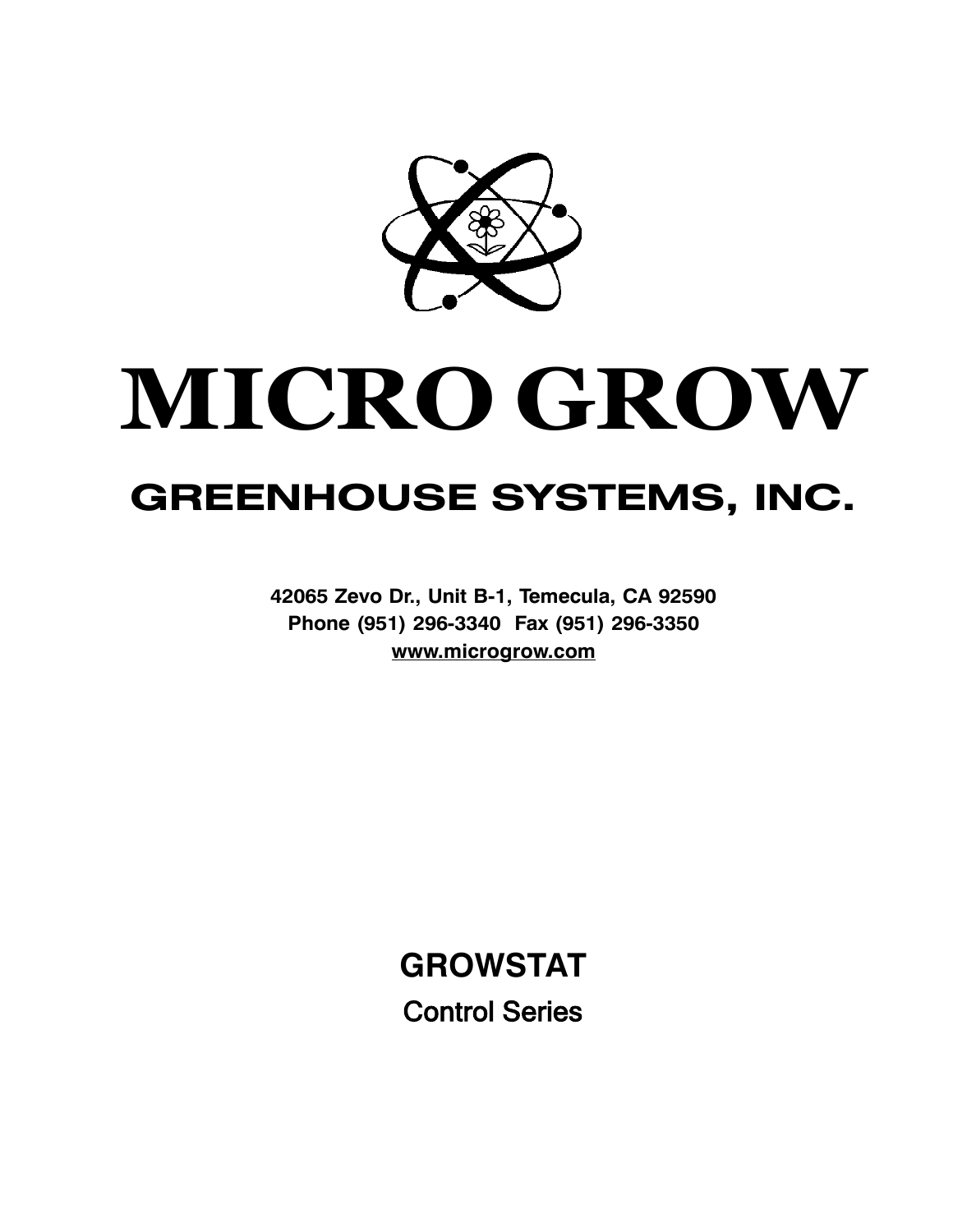# **GROWSTAT INSTALLATION PROCEDURES**

## **CONTROL MOUNTING**

Mount the Growstat control in an accessible location. Make sure that the location is free of vibration and in close proximity to Relay/Contactor cabinet or other equipment. Always consider voltage drop of electrical current when locating the Relay/Contactor cabinet or other equipment. Securely mount the Growstat control.

## **SWITCHING CONTACTORS AND RELAYS**

The Growstat control will operate the greenhouse equipment via load contactors and load relays. **ALL LOAD CONTACTORS USED MUST HAVE A SURGE SUPPRESSOR INSTALLED ACROSS THE COIL OF THE LOAD CONTACTOR.**

These surge suppressors are readily available from Micro Grow Greenhouse Systems, Inc. All load contactors and relays are also readily available from Micro Grow Greenhouse Systems. To decide which to use, follow this guide:

## **LOAD CONTACTORS:**

Exhaust fans, pad pumps, horizontal air flow fans, heating pumps, fan jets, large heaters, crop lighting and all other larger electrical loads over 1/6 H.P.

## **LOAD RELAYS:**

Signal switching such as the small control lines for gas fired heaters, control lines for vent and shade system controls, small loads such as motorized shutters, and other loads up to 1/6 H.P.

## **CUSTOM CONTACTOR AND RELAY PANEL AVAILABLE**

A UL, custom pre-wired load contactor and load relay panel is available from Micro Grow Greenhouse Systems, Inc. This panel will contain all of the required switching apparatus for your project, as well as a correctly sized Machine Tool Transformer. Contact Micro Grow Greenhouse Systems, Inc. for pricing and availability.

## **TRANSFORMERS**

The control panel is to be powered by a 24 VAC transformer. It is most important to use a MACHINE TOOL TYPE. A Machine Tool Transformer is a heavy-duty variety that allow for high inrush currents that are associated with the use of load contactors and relays. Micro Grow Greenhouse Systems, Inc. stocks this type of transformer. Use no smaller than a 40 VA Machine Tool Transformer.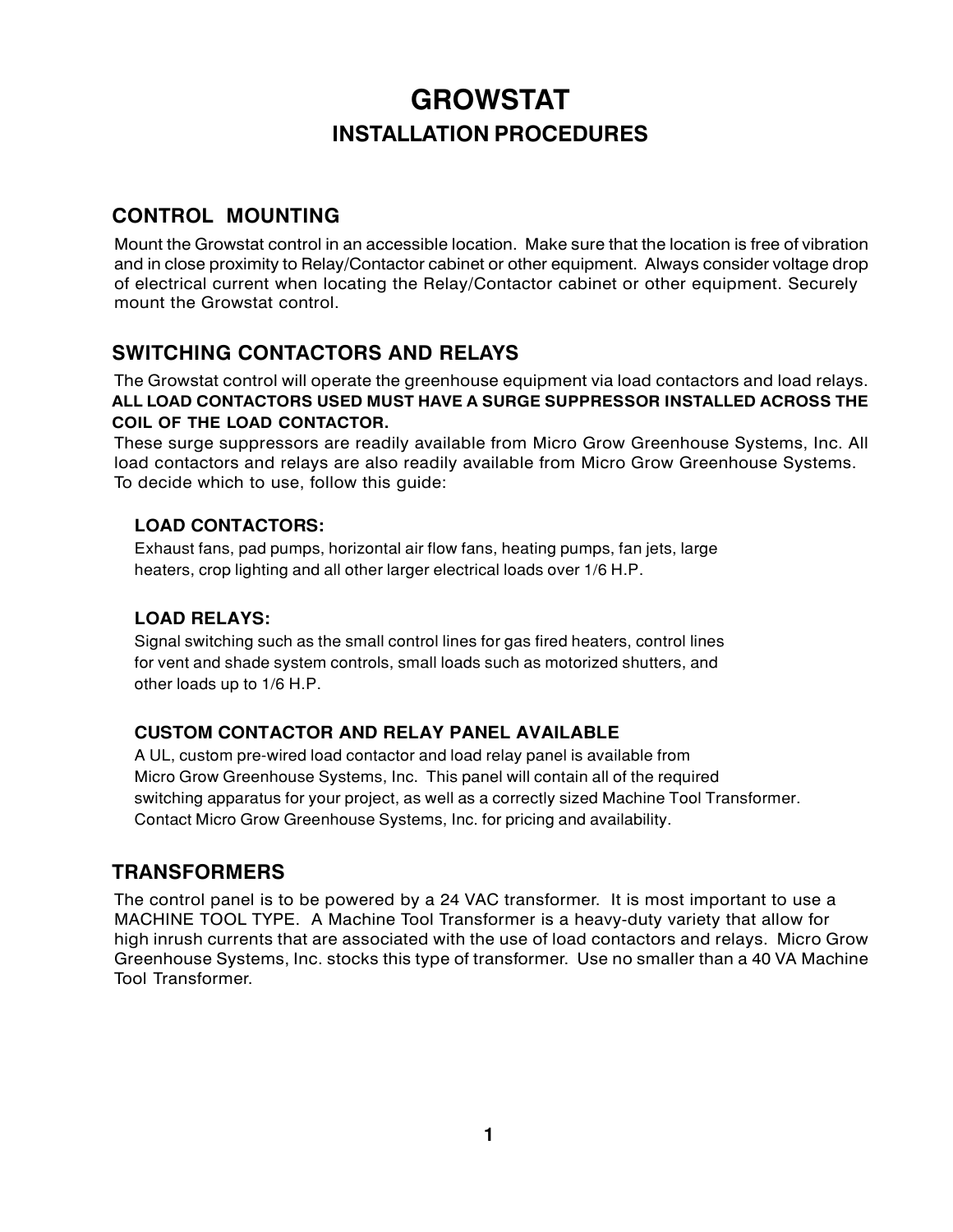## **ELECTRICAL CIRCUITS**

The electrical circuit that feeds the Machine Tool Transformer must have no other loads connected to it. This will prevent a damaging surge from other related electrical devices. Follow all local and national codes in the connection of all the greenhouse equipment. Always allow for voltage drop conditions. Always consider that the greenhouse is a wet environment. Always follow the code rulings for disconnect switches and overcurrent devices on greenhouse equipment.

#### **USE A QUALIFIED AND LICENSED ELECTRICIAN AT ALL TIMES.**

## **WIRING METHODS**

Always use stranded wire when connecting cables or conductors to the actual circuit board of the Growstat control. This will allow flexibility. Use no smaller than #18 gauge stranded wire for all outputs. Use no smaller than the recommended wire size of stranded cable for inputs, generally #22 gauge.

**SENSOR CONDUCTORS:** Route sensor conductors separately from control conductors. This is very important so as to reduce electrical interference. Never route sensor conductors in conduits used for other voltages. This is in violation of the electrical code and will cause dangerous interference to the control system. Always locate the actual sensor in the center of the range that is being controlled for accurate readings. Do not allow the sensor to come in contact with any greenhouse structure member such as a post that would give off any radiated heat and cause a false temperature reading. Do not locate the sensor where a particular piece of equipment would cause false readings, such as a heater blowing directly on the sensor. Mount all wind/rain sensor in a clear area, free of any wind obstructions.

**CONTROL CONDUCTORS:** Route all control conductors separately from sensor conductors. This is very important so as to reduce electrical interference. Control conductors may be routed in conduits that contain other power system wiring only if the insulation material on the conductors is the same as the power system wiring. Consult the national electrical code or local codes if in doubt about the insulation ratings of the wire in use. Remember, always use a qualified and licensed electrician.

## **VENT SYSTEMS, ROLL UP CURTAINS**

When connecting a vent system or roll up curtain ventilation system to the control panel, you must use a separate control box designed for that particular vent system. These are readily available from Micro Grow Greenhouse Systems, Inc. Generally these separate control boxes feature overcurrent protection for the particular motor on the vent or shade system, provisions for direct limit switch connections, and a manual means of operating the vent system independent of the main control system. These separate control boxes will connect the main control system either directly through the outputs of the control system, or they will require control relays for interconnection to the main control system. Consult the individual instructions that come with the vent or shade controls for detailed information.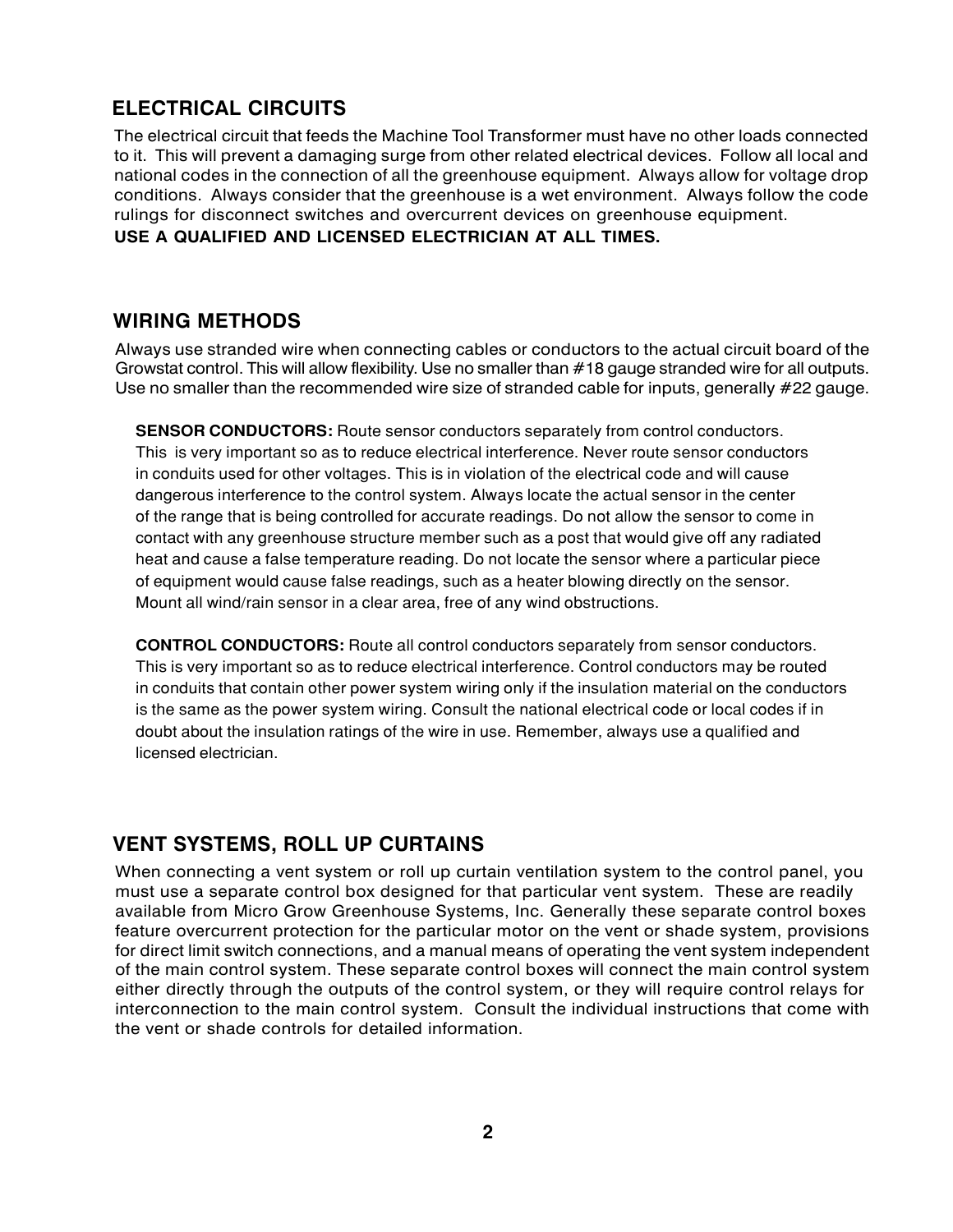## **SYSTEM TESTING**

It is always important to completely and fully test the electrical system by energizing circuits and verifying equipment operations before automatically operating the equipment from the Growstat control. This would include setting all of the vent and shade limit switches at the individual control panels.

# **Growstat Configuration**

The Growstat control has three (3) sensor inputs and two (2) dry switched outputs.

- ◆ Sensor Input 1 controls Output 1.
- ▶ Sensor Input 2 controls Output 2.
- 4 Sensor Input 3 is used for the Photocell if installed.

The Growstat control comes with an air temperature sensor (standard) and a Photocell that detects sunrise and sunset. Refer to page 8 of this manual for wiring diagram. It will show an example of the connections for both sensors. If you are using two (2) air temperature sensors refer to page 7 for the correct wiring diagram.

If both outputs are to be controlled by the same air temperature sensor you will need to share the sensor. This is done by wiring the air temperature sensor to both inputs 1 and 2. You will need to install a jumper between sensor Input 1 and sensor Input 2, then cut the pull-up resistor R16. The R16 resistor is located to the left on the sensor input connector. If you are sharing the air temperature for both outputs you can refer to page 7 of this manual for the wiring diagram.

The Growstat control has two (2) dry switched outputs. They can be set for either COOLING or HEATING or a combination of both. These and several other features can be set via the S1 dip switch. The S1 dip switch features are listed on page 9 of this manual.

## **Setting S1 Dip Switch**

If you want to change the factory default settings follow these steps:

- 1. Remove power from the Growstat control.
- 2. Set the S1 dip switch to your preferred settings.
- 3. Reapply power to Growstat.
- 4. When Growstat displays the current temperature, hold down both the **RUN/SET** switch and the **VALUE** switch at the same time for approximately four (4) seconds. The Growstat display will flash all eights (8) across it (example: 88888). Once you see this, release both switches and the Growstat will power up with the new dip switch values that you have selected.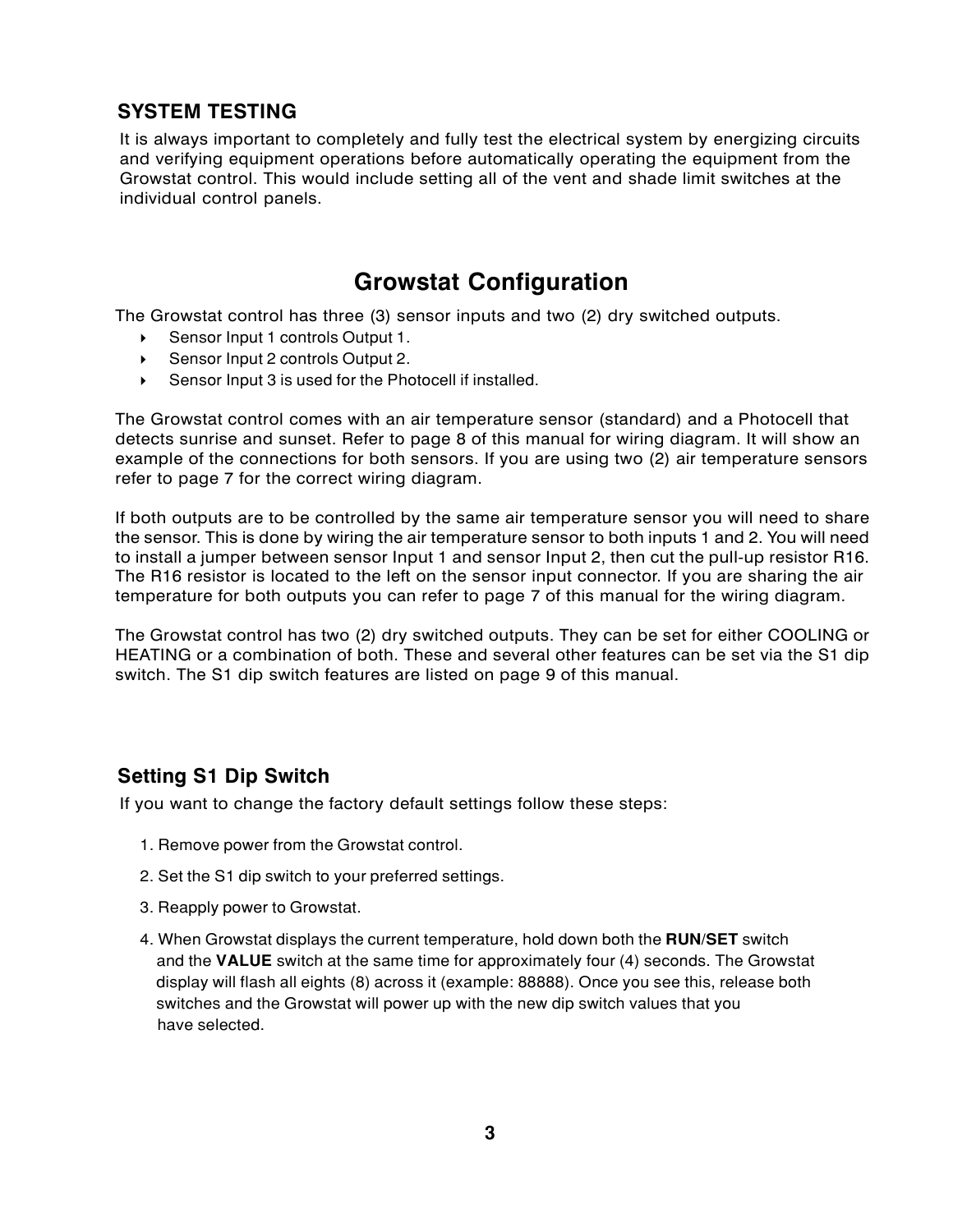## **Set Temperature:**

- 1. Depress the **SET** switch once. The OUTPUT 1 indicator will be "ON". Use the **VALUE** switch to set the correct desired setting. This will be the Day mode setting. Depress the **SET** switch again to light the NIGHT indicator along with the OUTPUT 1 indicator. Set the desired Night level here.
- 2. (If DIF is not used, this instruction will not apply) If DIF is being used, the temperature setting for the DIF time period will be set next. Continue to depress the **SET** switch until the word "DIF" is displayed. The control will show the DIF temperature. Use the **VALUE** switch to set the desired DIF temperature. See Pg. 5 for DIF settings.
- 3. Depress the **SET** switch again. The OUTPUT 2 indicator will be "ON". Use the **VALUE** switch to set desired settings for Output 2. This will be the Day mode setting. Depress **SET** switch again to light up the Night indicator along with OUTPUT 2 indicator, set desired Night level here.
- 4. Return to the Run mode by toggling the **RUN** switch up.

## **To Check High and Low History:**

The control will automatically track the High and Low readings for the past 24 hours on both inputs. To check them, depress the **SET** switch until the word "HIGH" appears in the display. The control will automatically indicate the highest reading for the past 24 hours. Depress the **SET** switch until the word "LO" appears in the display. The control will automatically indicate the lowest reading for the past 24 hours for input 1. Press **SET** switch again to see the High for Input 2. Press **SET** switch again to display the Low for input 2. If you would like to reset these values, depress the **VALUE** switch once while the system is in the High and Low mode. The system will automatically update these readings continuously.

## **To Set the Clock:**

Continue to depress the **SET** switch until the SET TIME indicator is "ON". The item to be set will be flashing. Use the **VALUE** switch to raise or lower the flashing value. The first value will be Hours. Depress the **SET** switch again to set the Minutes, and once more to set if it is AM or PM.

## **To Set the Day and Night Mode Times:**

Growstat can detect night automatically with the use of the Photocell. If no Photocell is connected, it will use the internal 24-hour time clock. You can also use a combination of both if desired.

- 1. Continue to depress the **SET** switch until the SET DAY MODE indicator is "ON". If a Photocell is connected to the system adjust the Hours setting until the word "PHO" appears in the display. If a Photocell is not connected, a time can be set. Use the **VALUE** switch to change the setting.
- 2. Depress the **SET** switch again and repeat the above procedure to set Night mode. If you do not want the Night mode to be used, adjust the Hours setting until "OFF" appears in the display.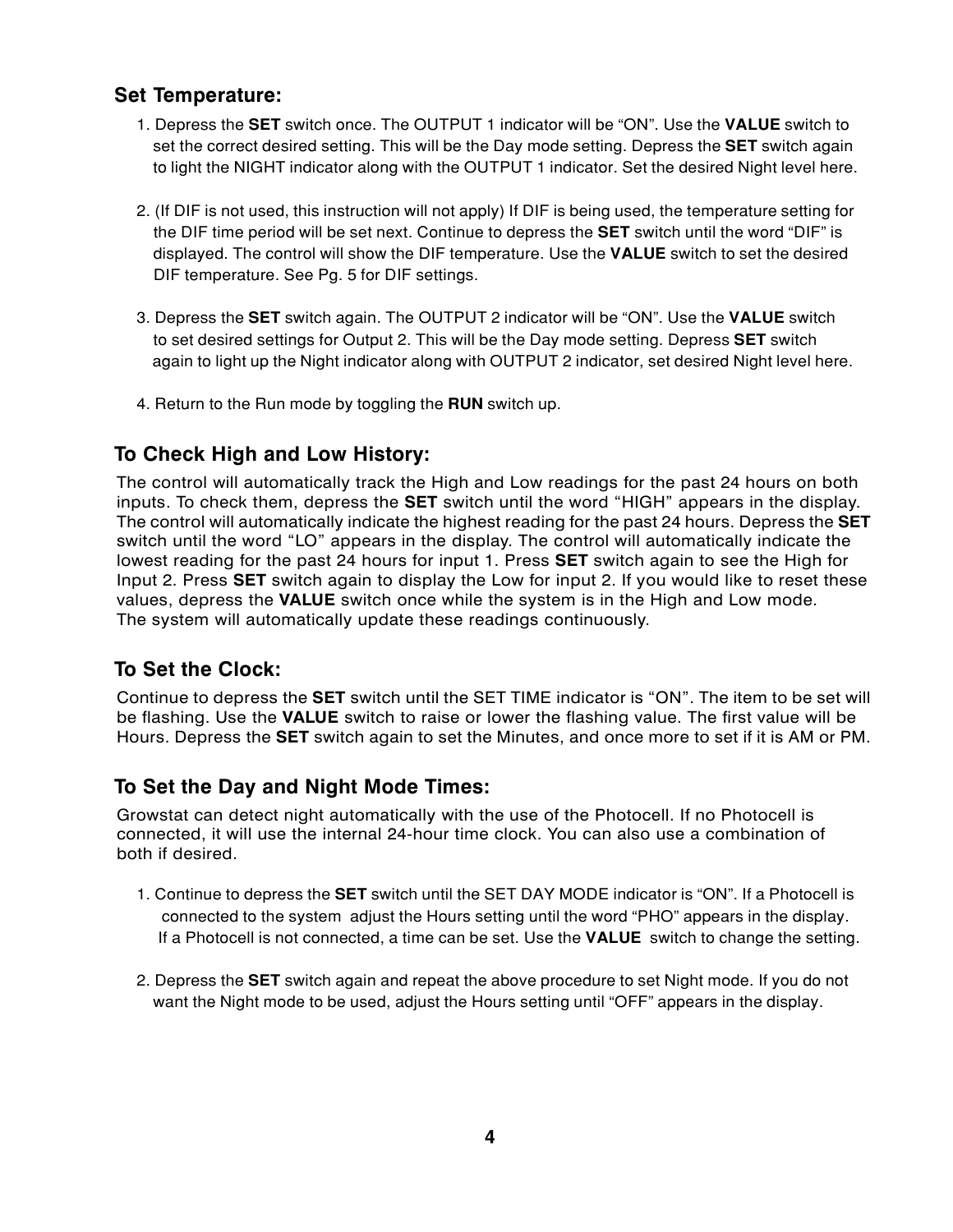## **To Activate the DIF Mode**

The Growstat has a built-in DIF mode of operation. The DIF mode is used to control plant growth based on a temperature differential between the day and night modes. The Growstat allows the user to set a special time for this mode. For truly automatic operation, a Photocell should be used to detect the actual sunrise time.

## **To set the DIF time period:**

- 1. Continue to depress the **SET** switch while the SET TIME indicator is "ON" and while the DIF indicator is also lit, the word "OFF" will be shown. This means that the DIF mode is disabled. By toggling the **VALUE** switch, a number proceeded by a negative sign will be shown ì-8.0î (example). This will be the number of hours before sunrise, or before the Set Day mode time that the Growstat will use to enter the DIF mode. Set any value in .5 hour increments desired. After this negative number is set, depress the **SET** switch again. A number will appear without a negative sign in front of it "2.0" (example). This will be number of hours after sunrise or after the set Day mode that the Growstat will use to exit the DIF mode.
- 2. Return to the Run mode when finished.

## **To Calibrate the Control:**

The Growstat control can be calibrated easily. Calibration is best performed in the early or late hours to prevent the interaction of the solar influence. Using a good digital thermometer, obtain the value to calibrate the control to.

- 1. Continue to depress the **SET** switch until "CALIB" is on the display. The first number to appear afterwards will be the temperature. Use the **VALUE** switch to change the setting.
- 2. Depress the **SET** switch again for Output 1 and repeat the above procedure to set the temperature reading for Output 2 if two (2) sensors are in use. Return to Run mode when finished.
- Note: The temperature sensors are very accurate and should not need to be calibrated more than a few degrees.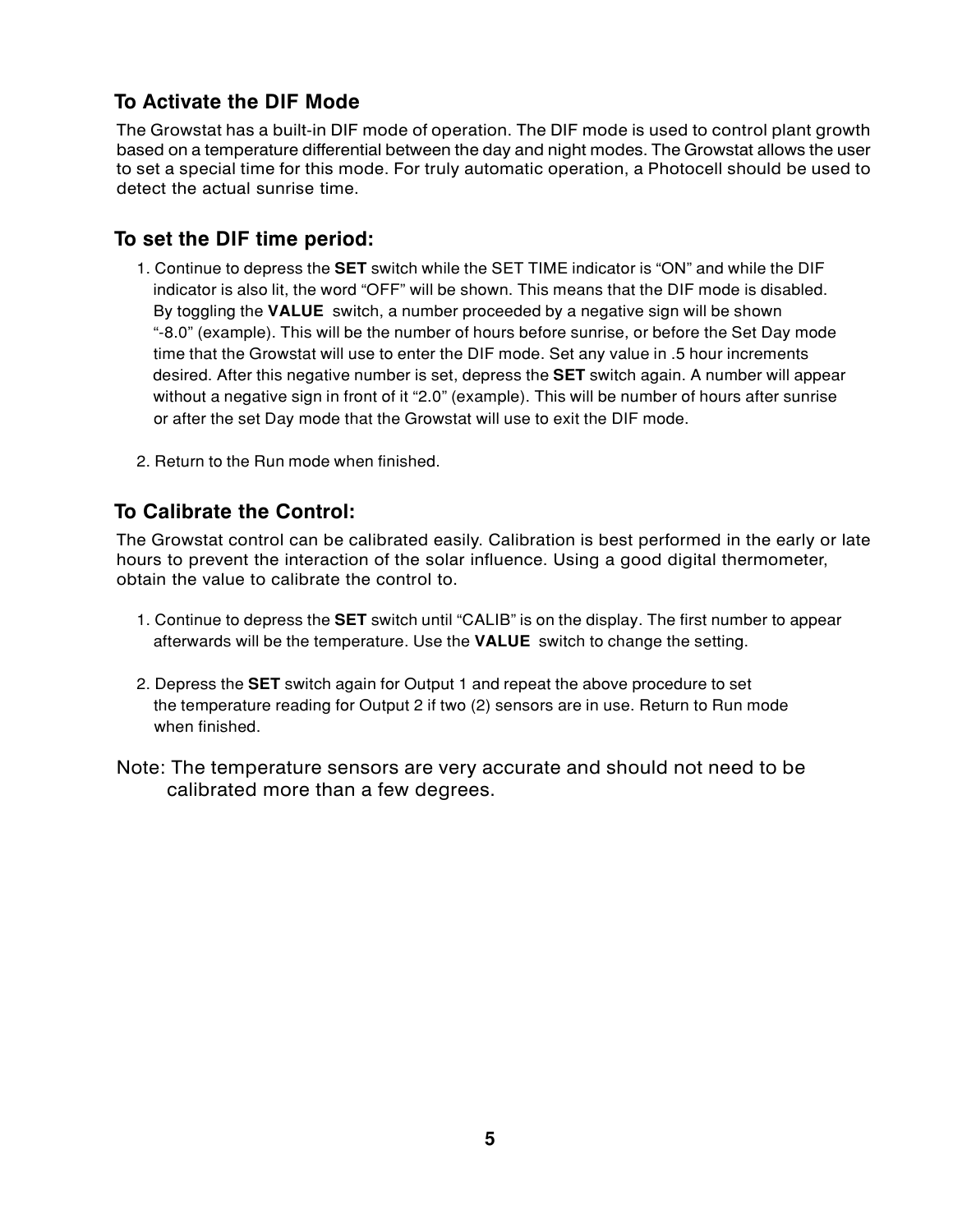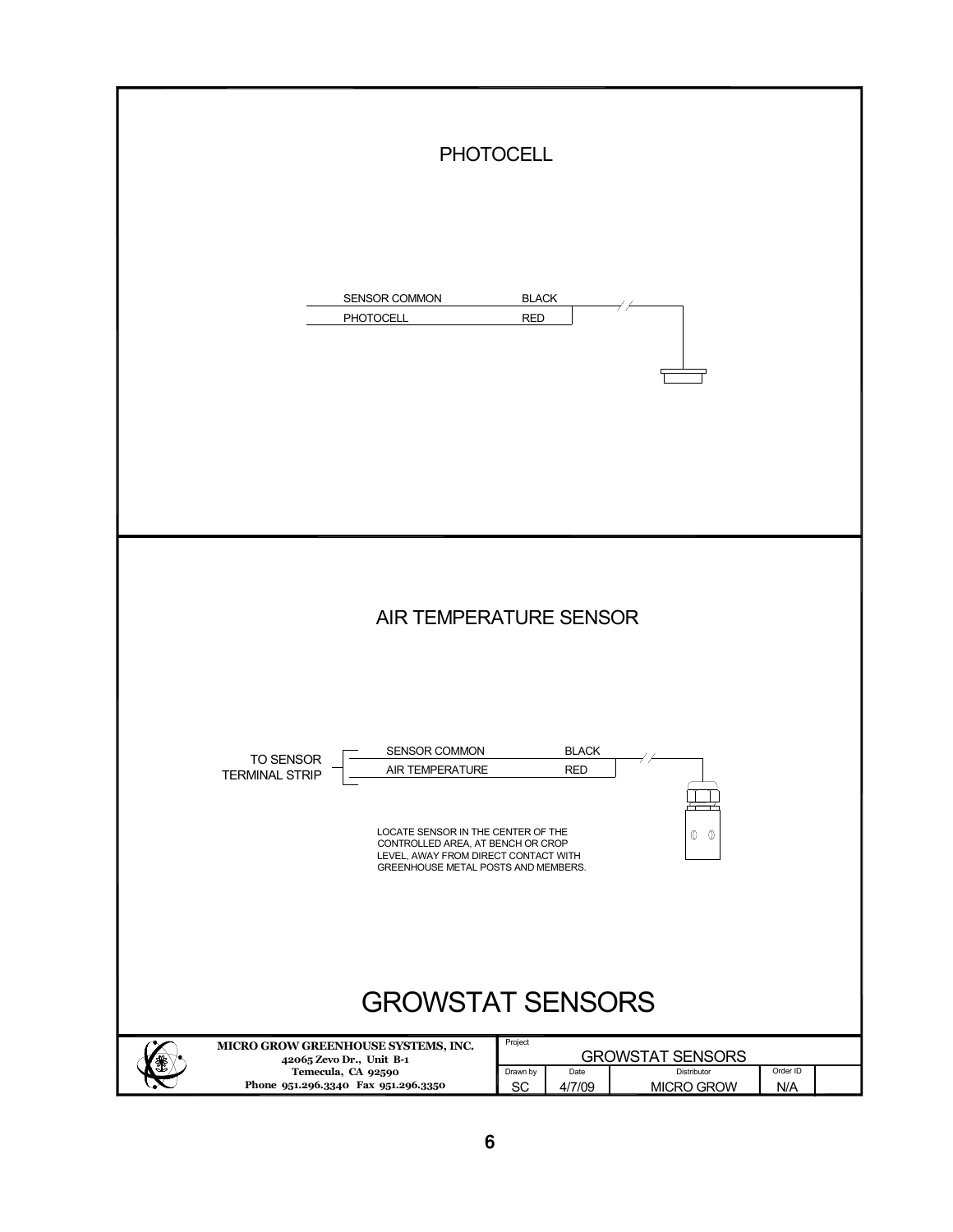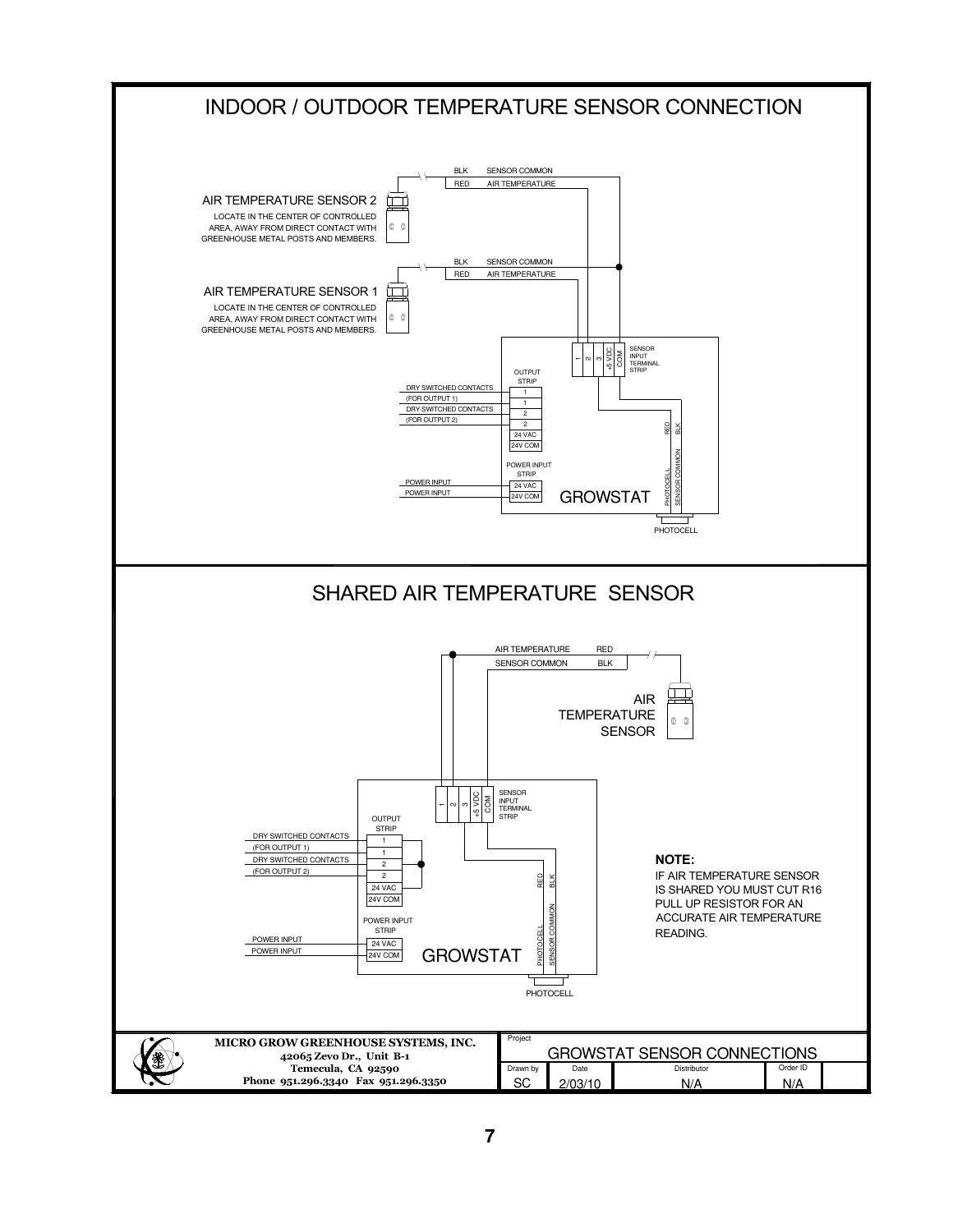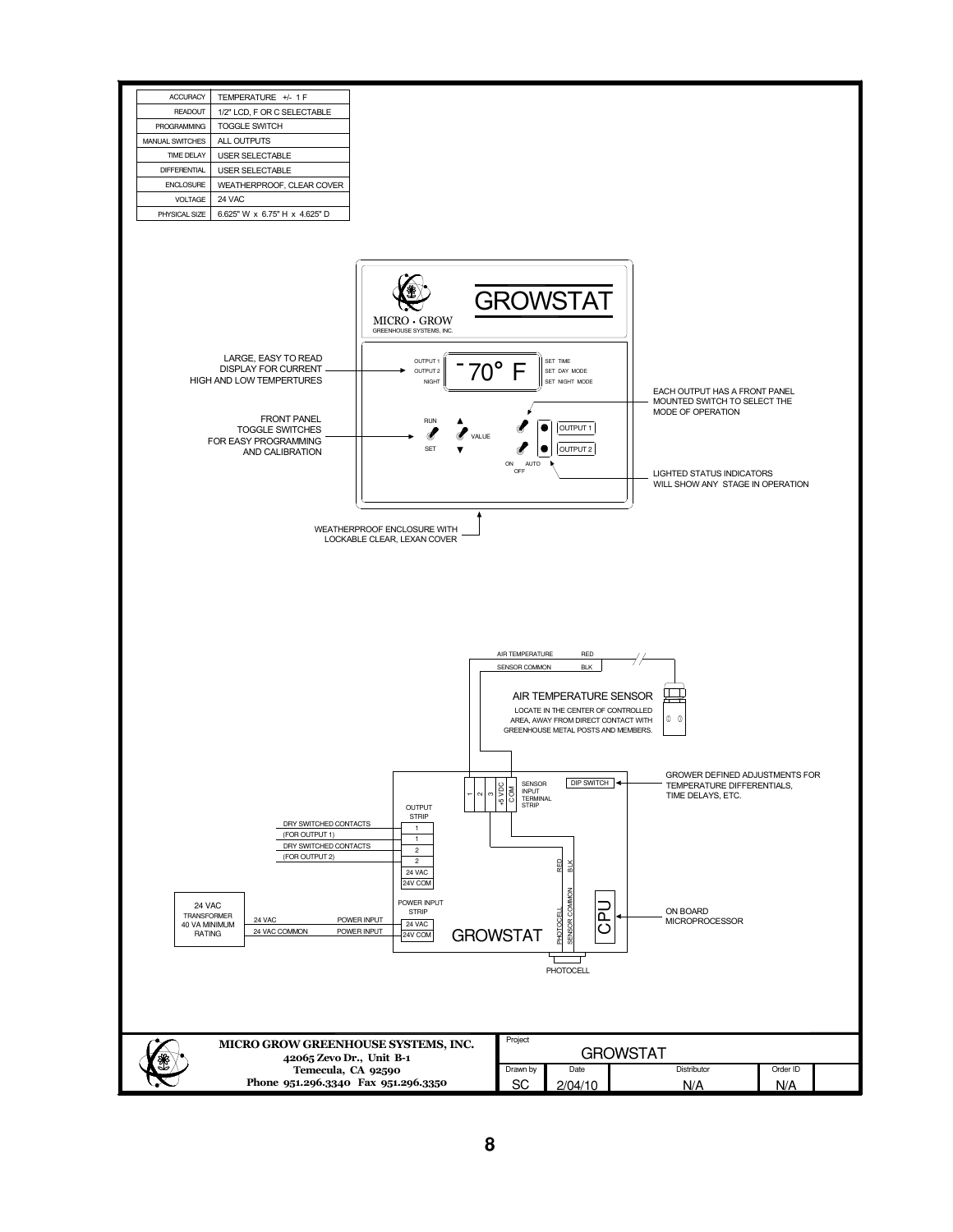#### DIP SWITCH SETTINGS

| <b>TEMPERATURE MODE</b><br><b>FAHRENHEIT</b><br>#1 OFF<br><b>CENTIGRADE</b><br>#1 ON                                                                                   | <b>DIF ENABLE</b><br>DIE OFF<br>$#5$ OFF<br>DIE ON<br>#5 ON                                                                                                    |
|------------------------------------------------------------------------------------------------------------------------------------------------------------------------|----------------------------------------------------------------------------------------------------------------------------------------------------------------|
| <b>PHOTOCELL</b><br>PHOTOCELL IN USE<br>#2 ON<br>NO PHOTOCELL<br># 2 $OFF$                                                                                             | <b>TIME DELAY</b><br>2 SECONDS<br>#7 OFF<br>#8 OFF<br>30 SECONDS<br># 7 ON<br>#8 OFF<br>60 SECONDS<br>$#8$ ON<br># 7 $OFF$<br>120 SECONDS<br># 7 ON<br>$#8$ ON |
| <b>TEMPERATURE DIFFERENTIAL</b><br>1 DEGREE<br>$#3$ OFF<br>#4 OFF<br>2 DEGREES<br>$#3$ ON<br>#4 OFF<br>3 DEGREES<br>$#3$ OFF<br>#4 ON<br>4 DEGREES<br>$#3$ ON<br>#4 ON | <b>OUTPUT DEFINITION</b><br><b>HFATING</b><br>#11 OFF<br>COOLING<br># 11 ON<br><b>HFATING</b><br># 12 OFF<br>COOLING<br>#12 ON                                 |